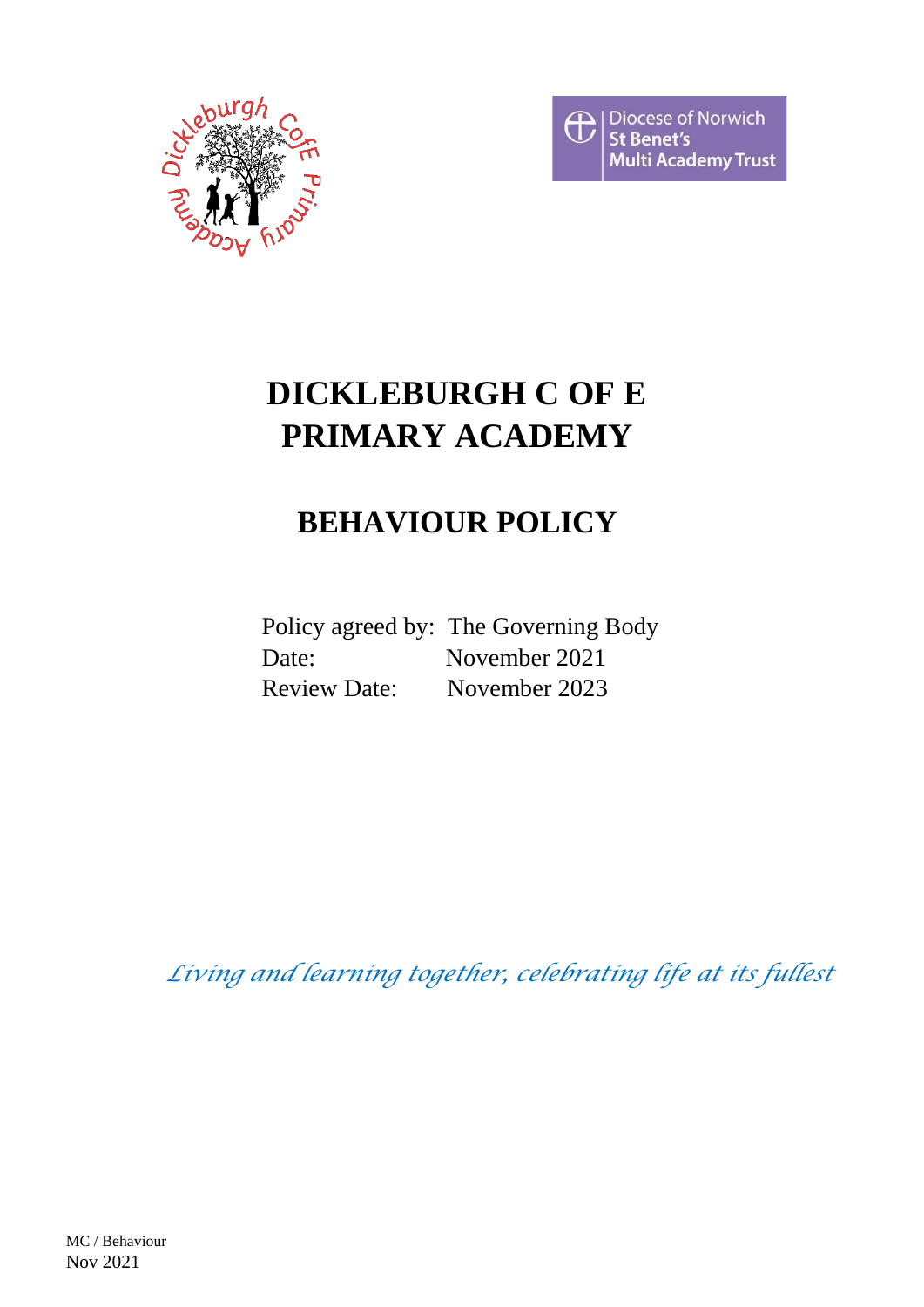# **Behaviour Policy**

At Dickleburgh C of E Primary Academy, all staff work to promote and sustain an orderly well disciplined, caring environment. We model high standards of behaviour and attitudes and have equally high expectations of the children. Managing behaviour and discipline is a shared responsibility, underpinned by fairness and consistency. We believe that our foundation in faith lends the school a distinctive character and that the Christian vision and values that are instilled in our children inform and underpin our Behaviour Policy. Our behaviour policy is a policy of inclusion and is based on praise rather than punishment.

#### *At this school we aim to:*

- ensure that each child can develop and achieve his/her full potential, educationally, morally and spiritually.
- provide a safe and attractive environment where everyone feels welcome, happy and secure.
- provide each child with the motivation and confidence to learn effectively.
- provide every pupil with appropriate high-quality teaching through a broad and balanced curriculum.
- teach children to respect themselves, and others, and to take responsibility for their own action and behaviour
- help children to understand how behaviour affects others and the world around them
- create a partnership of support and effective communication between home, school and the community
- provide the children with an informed view of life and develop a strong sense of right and wrong enabling them to become thoughtful, caring members of society
- provide good value for money using the school's resources efficiently for the benefit of the children
- value each and every child regardless of ability, race, gender or religion
- maintain and develop high standards within the school and enable teachers to develop and use their own professional expertise.

#### **The aims of this policy:**

The aim of this behaviour policy is to encourage and reward good behaviour, rather than simply to punish unacceptable behaviour; to develop and maintain a consistent approach to behaviour and discipline; to determine the boundaries of acceptable and unacceptable behaviour and introduce rewards and sanctions and determine how they will be fairly and consistently applied.

The school will:

- Make clear its expectations of good behaviour, through assemblies, class/school council meetings and in published documents.
- Reward achievements, awarding house points, Headteacher's awards etc as a positive recognition of individuals and groups of children;
- $\triangle$  Treat every member of the community as individuals and respect their rights, values and beliefs;
- $\rightarrow$  Provide positive examples for modelling behaviour;
- Promote good relationships and a sense of belonging to the community;
- $\triangleq$  Intervene early to challenge undesirable behaviour;
- Follow clear guidelines in responding to instances of unacceptable behaviour.

#### **The School Behaviour Code:**

- ❖ We respect each other and our differences.
- ❖ We listen carefully and give each other the chance to speak.
- ❖ We take pride in our attitude to work, homework, our behaviour and our appearance.
- ❖ We respect our learning environment, the school's property and the property of others.
- ❖ We play sensibly and care about each other's feelings.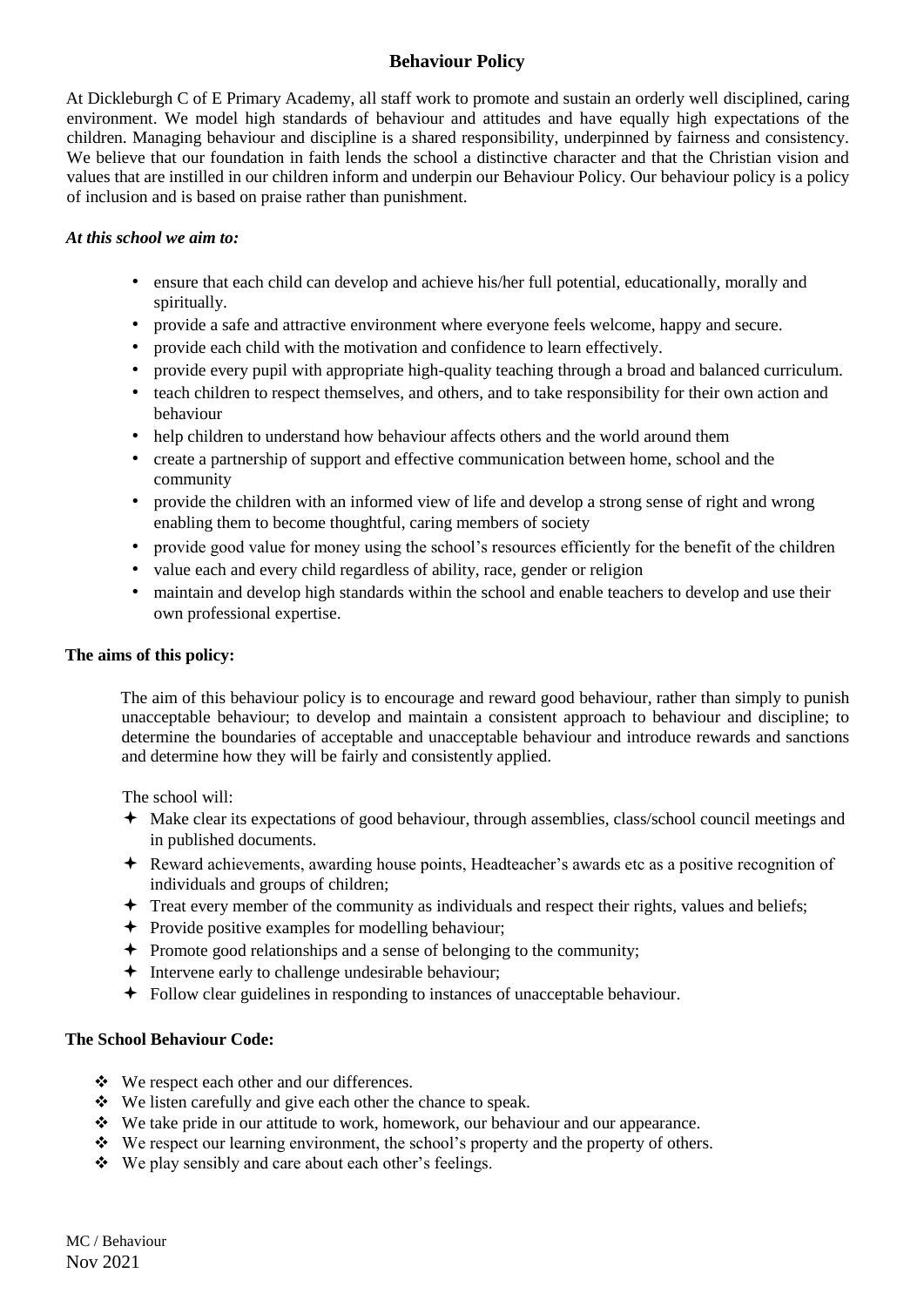#### **Good behaviour is most likely to be achieved when:**

- There are clear and consistent expectations of appropriate behaviour in and around school
- All the children and adults in the school are treated as individuals and their rights, values and beliefs are respected
- Children learn to say how they feel and are supported in making things better
- Children are provided with appropriate tasks in lessons that stimulate their interest and challenge their intellect
- Children's efforts and successes are regularly praised
- There are a clear set of rules and sanctions, developed and agreed by children and adults
- Staff act as positive role models
- Parents and teachers work closely together to develop a positive partnership that promotes good behaviour

## **Sexual Harassment**

The school prohibits all forms of sexual discrimination including sexual harassment, gender-based bullying and sexual violence. The school will respond promptly and appropriately to any sexual harassment complaints in line with the Child Protection and Safeguarding Policy; appropriate steps will be taken to stop the harassment and prevent any reoccurrence.

Types of conduct that are prohibited in the school and may constitute sexual harassment under this policy include, but are not limited to, the following:

- Unwelcome sexual flirtations or propositions, invitations or requests for sexual activity
- Sexual comments, such as making lewd comments or sexual remarks about clothing and appearance, and calling someone sexualised names
- Sexual "jokes" or taunting, threats, verbal abuse, derogatory comments or sexually degrading descriptions
- Unwelcome communication that is sexually suggestive, degrading or implies sexual intentions, including written, verbal, online, etc.
- Physical behaviour, such as deliberately brushing against, grabbing, massaging or stroking an individual's body
- Taking, displaying, or pressuring individuals into taking photos of a sexual nature
- Exposing, or causing exposure of, underclothing, genitalia, or other body parts that are normally covered by an individual, through means including, but not limited to, mooning, streaking, "up skirting", "down blousing", or flashing
- Engaging in the improper use of school-owned devices and the internet including, but not limited to, the following:
	- Accessing, downloading or uploading pornography
	- Sharing pornography via the internet or email
	- Creating or maintaining websites with sexual content
	- Participating in sexual discussions through email, chat rooms, instant messaging, social media, mobile phone or tablet apps, or any other form or electronic communication

## **Children with Special Educational Needs**

Children who have social, emotional and behaviour difficulties are usually supported with an individual behaviour plan written in conjunction with headteacher, the school SENDCo and the child's teacher. The child's parents or carers will be informed that the behaviour plan is in place and will be asked to sign the plan to acknowledge this. The plan will be reviewed regularly and may run alongside some other intervention in school. The stages in this behaviour policy might not normally be followed for children with a behaviour plan in place.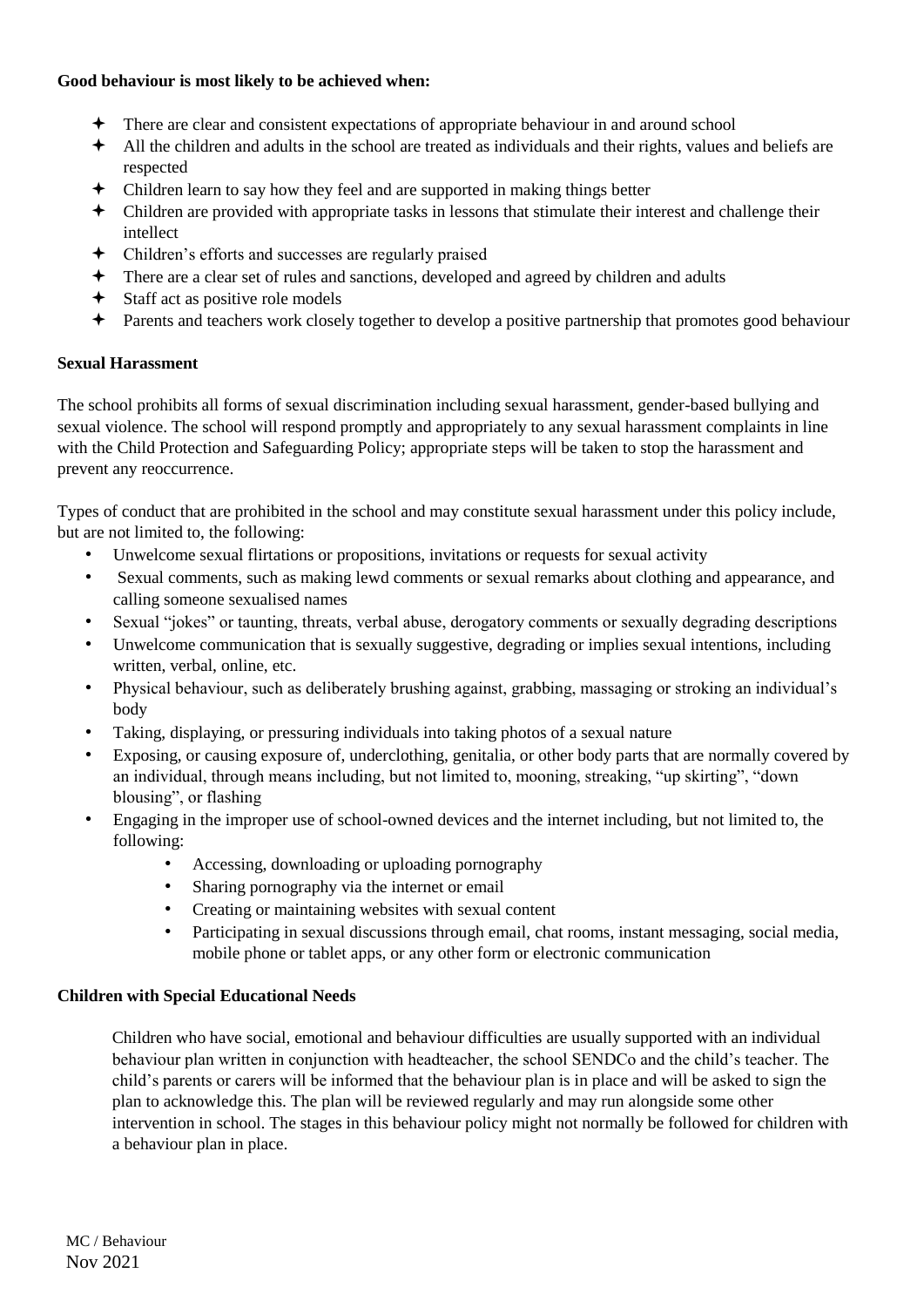Everyone is an ambassador for our school and there is always an expectation of appropriate behaviour. When children are wearing uniform (or identifiable as a pupil of the school), on a school trip or travelling to and from school all aspects of the behaviour policy applies.

 In the event of an incident reported to the school or witnessed by a member of school staff that occurred off school premises which could:

- ❖ have repercussions for the orderly running of the school
- ❖ pose a threat to a pupil or member of public
- ❖ adversely affect the reputation of the school

The school will investigate and follow the guidelines as laid out in the policy and will ensure that there is communication with all relevant parties.

#### **Guidelines**

- ❖ Any member of staff may reward positive behaviour either by awarding house points or by making an entry in the Golden Book. **(Appendix 1)**
- ❖ Circle time and class councils will be used as a forum for children to talk about their own behaviour related concerns.
- ❖ The school will have an incident/behaviour log, this is to be kept by the headteacher
- ❖ Racist incidents will be dealt with following the school's policy on race equality.

#### **Procedure**

Children who have been the affected by another's bad behaviour will be supported by:

- Being offered an immediate opportunity to discuss the experience with an appropriate member of staff
- **←** Being given reassurance and support.
- Being given opportunities to restore self-esteem and confidence.

In all cases the children who have perpetrated the behaviour will be helped by:

- Discussing what happened.
- $\div$  Establishing the wrongdoing and the need to change.
- **←** Being assisted in identifying opportunities for making good.

Class teachers will use a three-tiered warning approach. **(Appendix 2)** The second & third tiers automatically generate sanctions.

The school behaviour log is used to record the application of this policy.

All behaviours that result in a sanction being applied will be recorded in the school incident/behaviour log. All bullying behaviour (see bullying policy) will be reported directly to the headteacher.

The headteacher has a further range of actions that may be employed to challenge bad behaviour i.e. internal exclusion.

In the case of extreme bad behaviour, assault on a member of staff or persistent bullying for example; the headteacher has the authority to use fixed term & permanent exclusions and

will do so following DfE guidance. This guidance can be accessed from the Department's website: <http://www.education.gov.uk/schools/pupilsupport/behaviour/behaviourpolicies>

#### **Right to Search**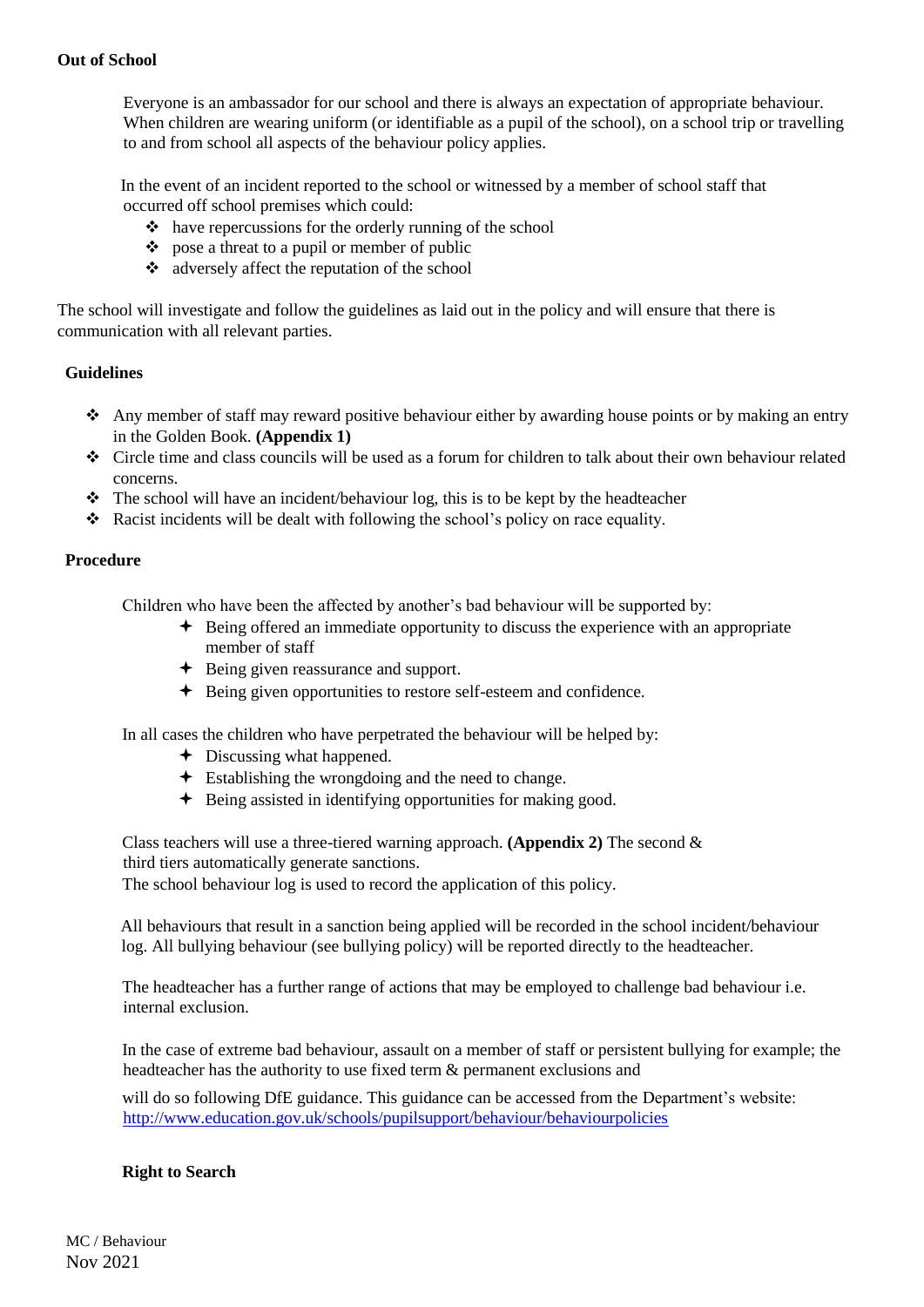this school does not routinely screen or search children, should it ever have cause to do so it will be done following the DFE's advice for headteachers, staff and governing bodies.

[https://assets.publishing.service.gov.uk/government/uploads/system/uploads/attachment\\_data/file/674416/](https://assets.publishing.service.gov.uk/government/uploads/system/uploads/attachment_data/file/674416/Searching_screening_and_confiscation.pdf) Searching screening and confiscation.pdf

School staff can search a pupil for any item if the pupil agrees. Headteachers and staff authorised by them have a statutory power to search pupils or their possessions, without consent, where they have reasonable grounds for suspecting that the pupil may have a prohibited item.

Prohibited items are:

- knives or weapons
- alcohol
- illegal drugs
- stolen items
- tobacco and cigarette papers
- fireworks
- pornographic images
- any article that the member of staff reasonably suspects has been, or is likely to be, used:
	- to commit an offence, or
	- to cause personal injury to, or damage to the property of, any person (including the

pupil).

Headteachers and authorised staff can also search for any item banned by the school rules which has been identified in the rules as an item which may be searched for.

#### **Use of reasonable force**

This school does not routinely use reasonable force to achieve its aims, however, if a child is violent or in danger of harming themselves, others or damaging property, restraint may be appropriate using the minimum force for the minimum amount of time needed until the child calms down. Any use of restraint must be documented and parents informed. An alternative and preferred option to restraint in these situations would be to remove other children from the classroom to minimise injury or damage. Children who deliberately damage property may be asked to contribute towards the cost of the repair. If a child is excluded for any reason the school will follow the DfE guidance on school exclusions. <https://www.gov.uk/government/publications/school-exclusion>

#### **All staff are expected to:**

- ❖ Be familiar with and have a working knowledge of the School's Behaviour and Bullying Policies, Safeguarding Policy, Code of Conduct for all Adults Policy, First Aid guidelines and the School Rules.
- ❖ Set high standards.
- ❖ Attend accredited training sessions required by the school
- $\triangle$  Apply school rules firmly and fairly work to agreed procedures.
- ❖ Model the types of behaviour encouraged in the school policy.
- ❖ Give and expect to receive respect.
- ❖ Liaise with teaching staff using procedures set.
- ❖ Support colleagues who have had to deal with any challenging confrontations.
- $\triangleleft$  Be easily accessible to parents be polite, welcoming and friendly.
- ❖ Behave professionally towards colleagues.
- ❖ Set high standards of speech, manner and dress.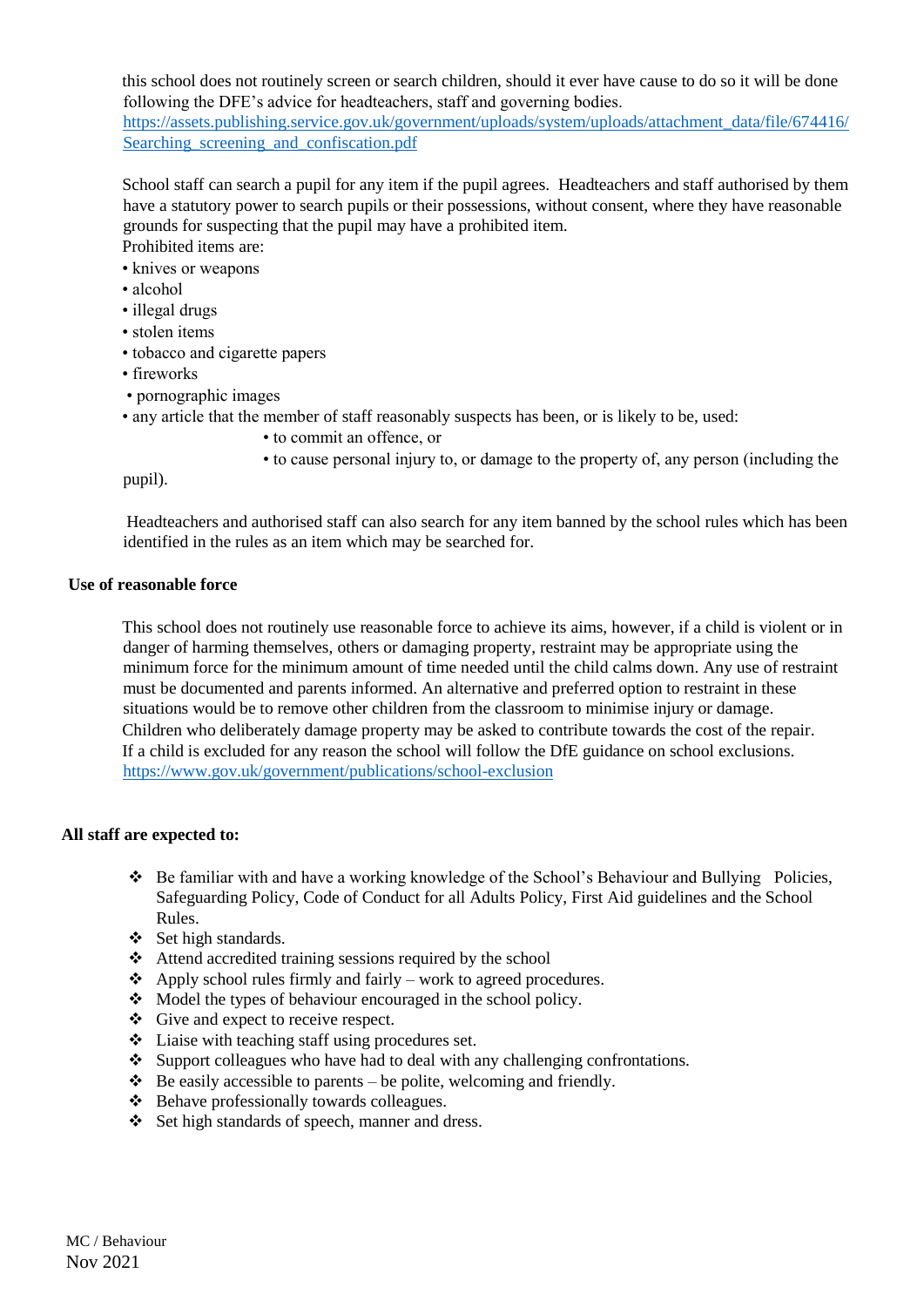#### **Success Criteria**

- That the sanctions, when applied are consistently done so throughout the school.
- Questionnaires demonstrate an increase in pupil & parent satisfaction with standards in behaviour.
- Reduction in the number of incidents and consequent reduction in use of behaviour log.
- Positive casual feedback from parents and community.

#### **Children will**: -

- have good self-esteem and confidence
- **←** feel secure and safe at school
- $\div$  be self-disciplined and in control of their behaviour
- demonstrate tolerance and respect
- $\rightarrow$  have a responsible attitude to the school community
- understand the effects of inappropriate behaviour.

#### **Parents will: -**

- $\div$  feel confident that their children are in a caring and safe environment
- demonstrate support for staff and children
- have a clear understanding of procedures

#### **Monitoring, evaluation and review.**

Parents and children will be invited to comment on this policy and suggest modifications.

The School Governors will review this policy biennially and assess its implementation and effectiveness.

Staff will be invited to comment on its usefulness and to propose improvements.

Review date: Autumn 2023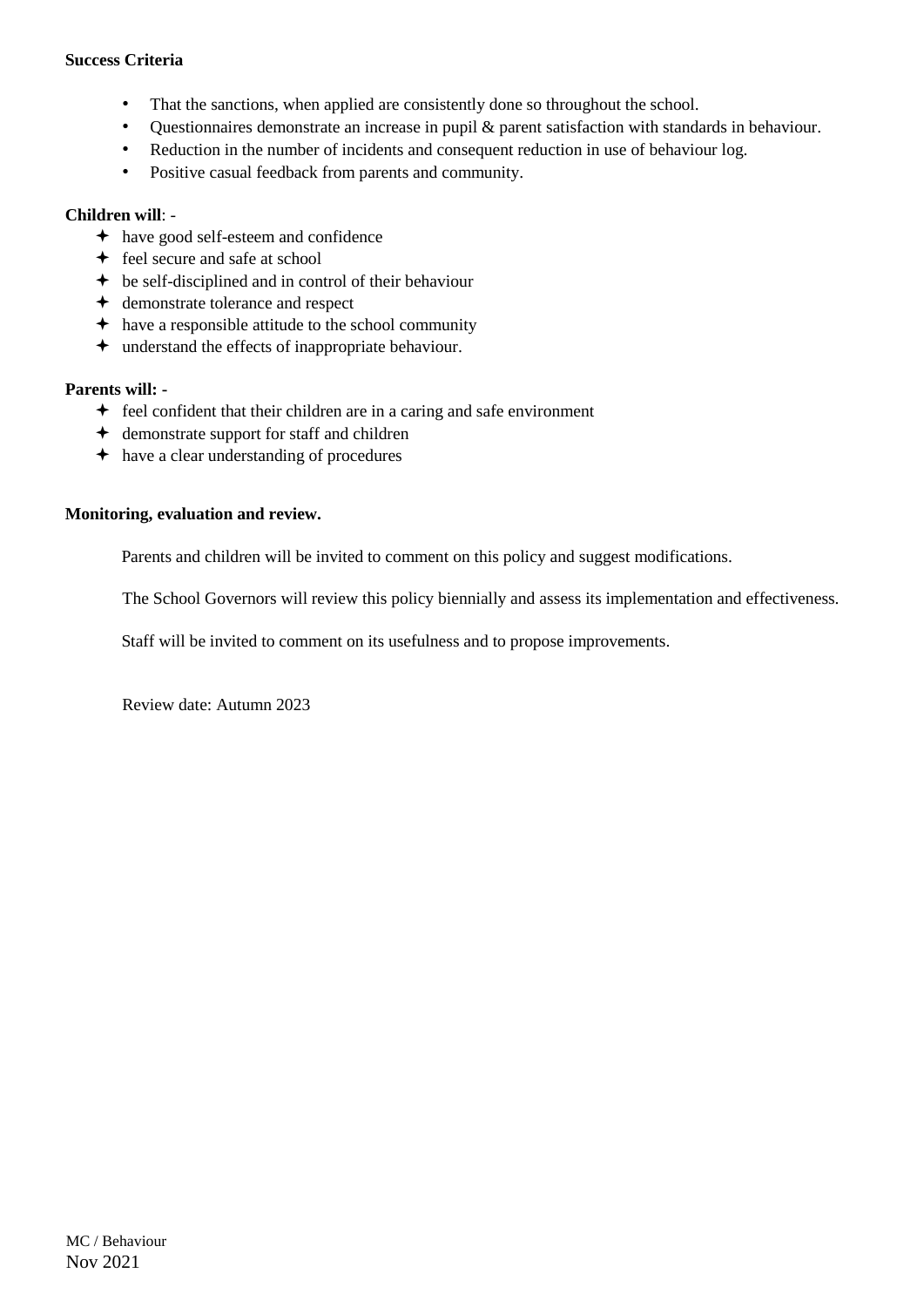# **The Golden Book**

We recognise that a great number of positive expected behaviours are always demonstrated by the majority of our children. The Golden Book is the vehicle for publicly rewarding and celebrating this.

All staff members are encouraged to enter into the golden book, examples of children behaving/working in an exemplary fashion. The qualities that we expect to see are exemplified in the vision and values that we teach explicitly during assemblies and in class. These values are those promoted by the National Society on its Christian Values for Schools web site.

Each week, on a Friday the Headteacher, or any other staff member taking assembly, will review the number of entrants in the golden book.

Any child receiving two entries in the book will earn a bronze leaf to be attached to the Living & Learning tree. The leaf will be named, and the child will receive a certificate to acknowledge this.

A further two entries will earn a silver leaf, with a gold leaf being awarded for a total of 6 entries in the golden book. Children earning 9 mentions in the book will be given the opportunity to customise their gold leaf.